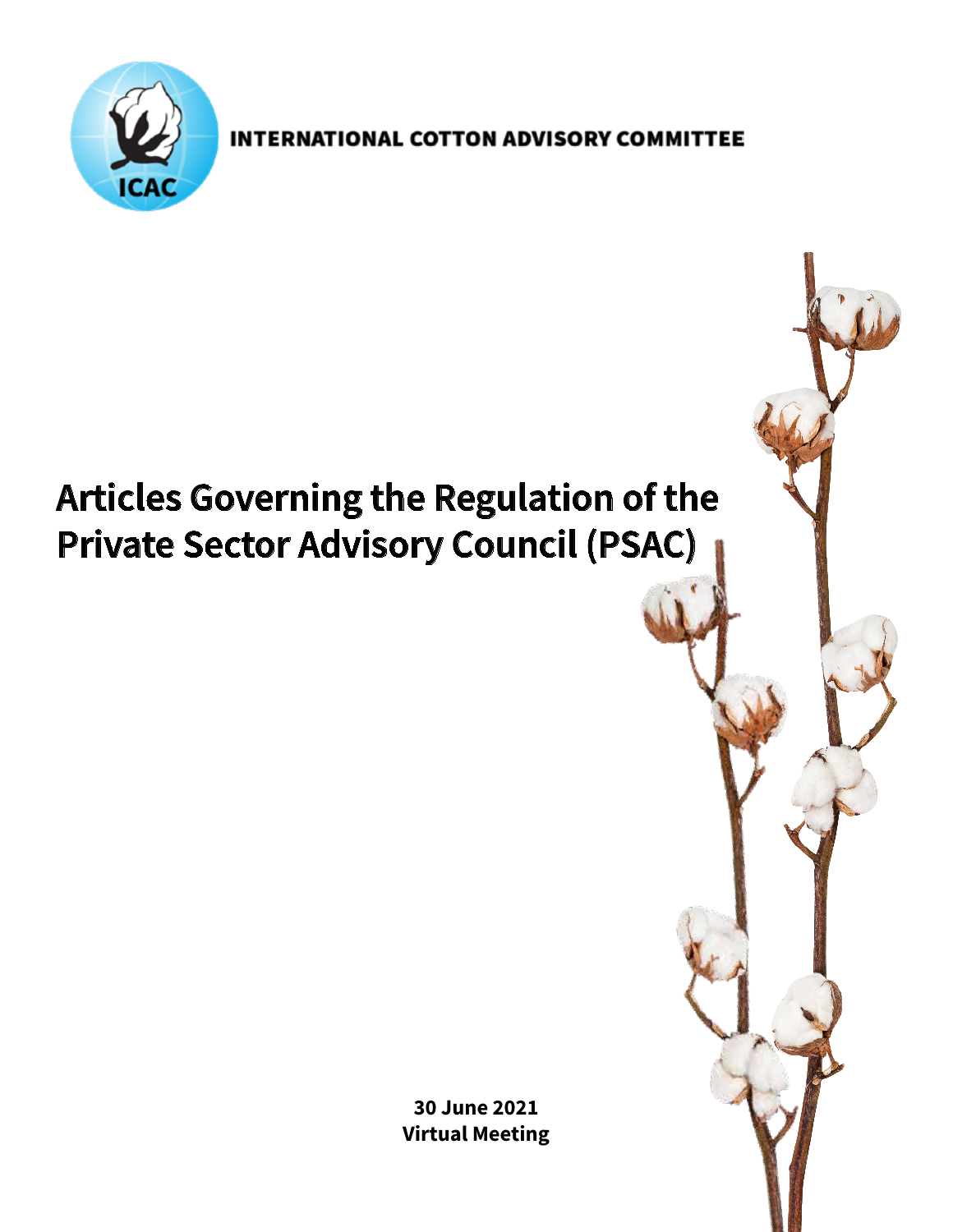

 **INTERNATIONAL COTTON ADVISORY COMMITTEE**

# **ARTICLES GOVERNING THE REGULATION OF THE PRIVATE SECTOR ADVISORY COUNCIL**

## **Introduction**

The ICAC is the only International organisation that covers the interests of all sectors of the cotton value chain from producer to retailer. Whilst the ICAC is an intergovernmental organisation, it does have a Private Sector Advisory Panel, consisting of over 30 private sector individuals from the governments represented Member governments, which provides the link from the private sector to governments.

The mandate of the Private Sector Advisory Council (PSAC) shall be to foster communication and industry concerns between the private sector and the International Cotton Advisory Committee (ICAC) Member governments by consulting with the ICAC Standing Committee and engaging with governments at the ICAC Plenary and other meetings. This document covers the articles governing the regulation of the Private Sector Advisory Council (PSAC).

#### **Background**

The PSAP Members met at the 49<sup>th</sup> PSAP meeting to discuss and approve the articles governing the regulation of the Private Sector Advisory Council (PSAC). The articles cover the running of the PSAC and are designed to allow governance decisions to be decided as much as possible within the PSAC in a manner that will produce effective and equitable outcomes.

. The ICAC Standing Committee in its 569<sup>th</sup> meeting, held on 15<sup>th</sup> April 2021, approved the Articles governing the regulation of the PSAC. This revision incorporates all the suggested changes and comments from ICAC member governments.

#### **Recommendation**

That the ICAC Steering committee should approve this revision of the Articles governing the regulation of the PSAC.

**Kai Hughes Parkhi Vats Executive Director Research Analyst 17th June 2021**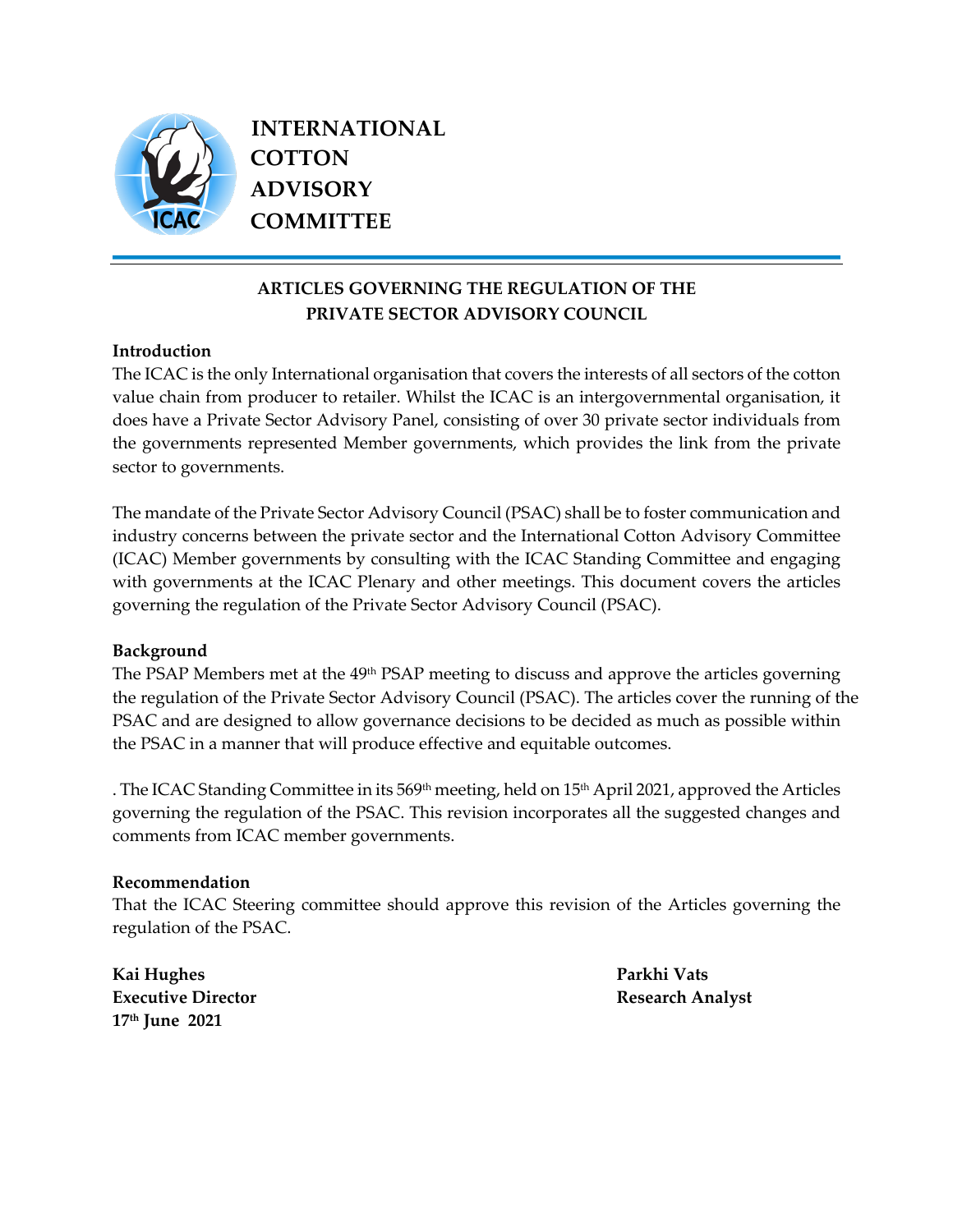## **ARTICLES GOVERNING THE REGULATION OF THE PRIVATE SECTOR ADVISORY COUNCIL**

## **ARTICLE 1: - OFFICES**

The registered office address of the Private Sector Advisory Council (PSAC) will be 1629 K Street NW, Suite 702, Washington, District of Columbia, 20006-1635, USA.

## **ARTICLE 2: - TERMS OF REFERENCE**

The mandate of the Private Sector Advisory Council (PSAC) shall be to foster communication and industry concerns between the private sector and the International Cotton Advisory Committee (ICAC) Member governments by consulting with the ICAC Standing Committee and engaging with governments at the ICAC Plenary and other meetings. The PSAC may, through the ICAC Executive Director, also participate in international initiatives where the knowledge and expertise of its Members may be of particular benefit. The basic character and structure of the ICAC as an intergovernmental organisation is not to be affected by the PSAC or its operations. The PSAC shall also lead the development of promotional programmes for cotton globally in order to counter the myths surrounding cotton and to increase the global consumption of cotton and cotton-related textiles and products.

Consultations between the PSAC and Standing Committee, and engagement with governments at Plenary and other meetings, may include but are not limited to:

- strategic issues critical to the long-term growth of the cotton and associated industries;
- acting as a forum for Member governments to seek international opinion from the business community;
- joint initiatives between private industry and governments (such as World Cotton Day);
- matters relating to the format and agenda for the Plenary meeting;
- consideration of the mission of the ICAC and how it can foster the development of cotton; and
- explore opportunities for financial support of the ICAC and its activities.

## **ARTICLE 3: - LIST OF ABBREVIATIONS USED**

- ICAC: International Cotton Advisory Committee
- EC: Executive Committee
- PC: Permanent Committee
- PSAC: Private Sector Advisory Council
- NGO: Non-governmental Organisations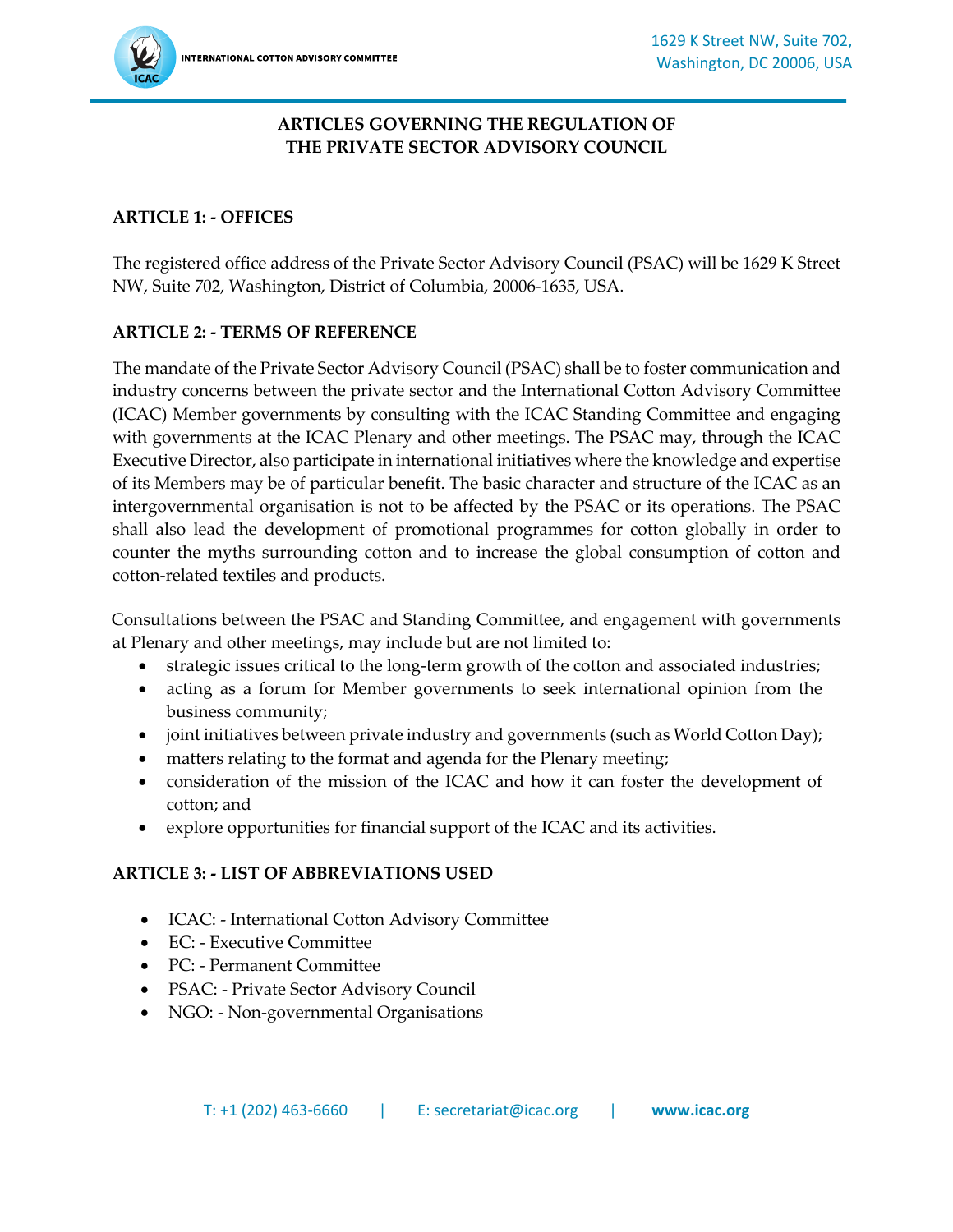## **ARTICLE 4: - DEFINITIONS**

#### **1. ICAC Member Government**

Any country or government subject to the Rules and Regulations of ICAC — specifically Article II (Membership) and fulfilling Article II Section 4 (Financial Obligations of Members) — is deemed to be an active Member of ICAC.

#### **2. Assessment Fees**

The ICAC Assessment fee is defined in the Rules and Regulations of ICAC under Article II section 4a.

#### **3. Member**

Any organisation that fulfils the membership criteria stated in Article 5 of this document is deemed to be a Member of the PSAC, qualifying it to participate at all levels of committees, sub-committees and working groups.

#### **4. Observer**

Observers generally have a limited ability to participate in the work of the PSAC and its associated committees, lacking the ability to vote or propose resolutions. Observers will not participate in the meetings of the Executive Committee unless the Executive Committee specifically authorises it. Observer status will be granted to the following organisations that have an interest in the PSAC's activities: -

- UN Organisations have permanent Observer status.
- Organisations from non-ICAC Member governments (including countries that have never been ICAC Members and countries that have been suspended from ICAC membership). Organisations may only hold Observer status for four consecutive meetings after which their observer status lapses. After four meeting it is expected that their government will have applied for and have become an ICAC Member and thus they will also be able to apply as a Member. Such organisations may, however, apply for an extension for a further period as an Observer if the Executive Committee thinks this will be beneficial.

#### **5. Specialists**

A 'Specialist' or 'non-executive' is a person with special skills/knowledge seconded to a Permanent Committee of the PSAC. Individuals with 'special qualifications' who are not part of any Member or Observer organisation may also be recommended for approval to serve as Specialists on the Permanent Committees for a specific period of time to advise on specific issues. Specialists' participation on a committee will be determined annually by the Executive Committee with a recommendation to the ICAC Standing Committee.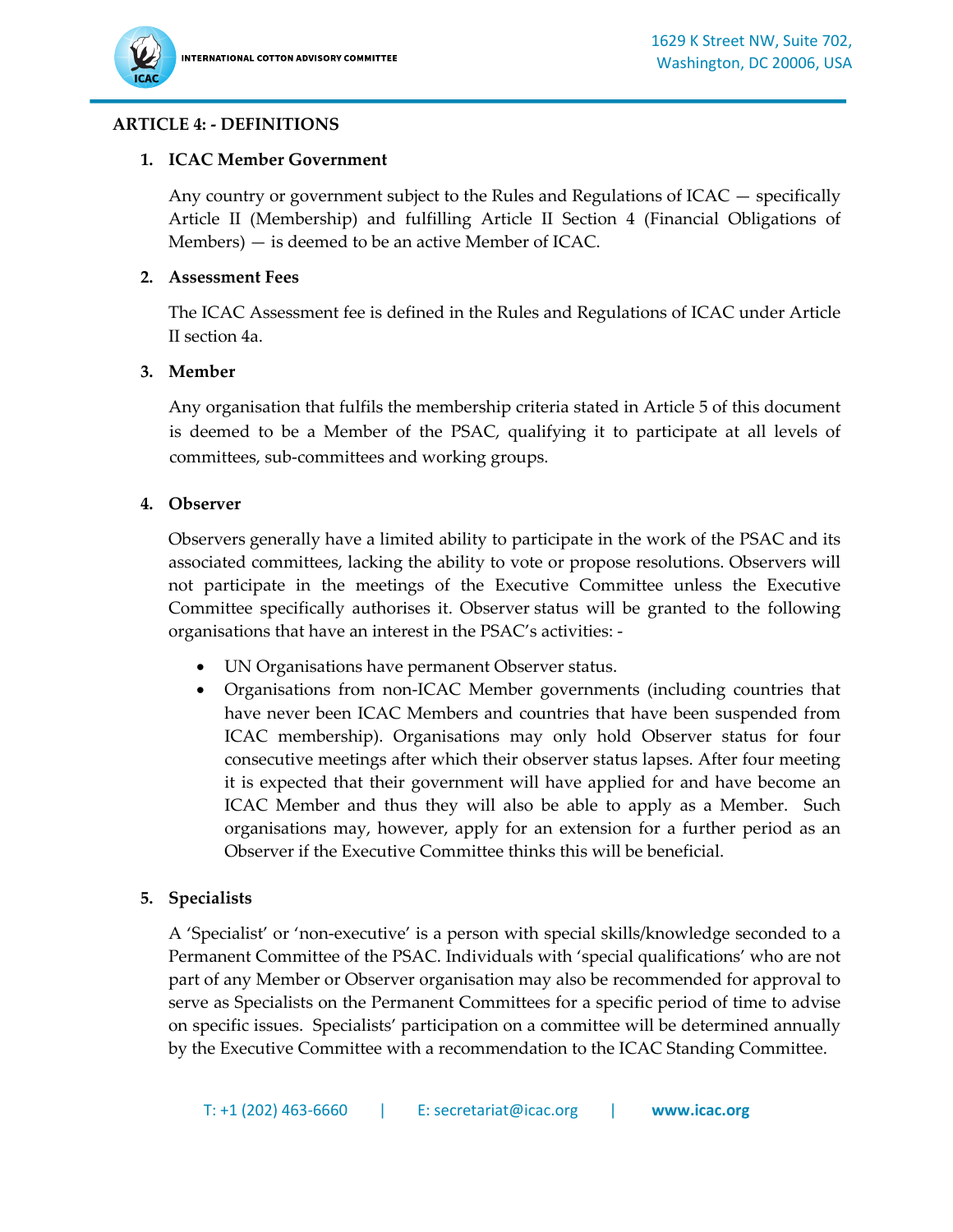#### **6. Permanent Committees**

The four Committees listed under the Terms of Reference and Rules of Regulation of the Private Sector Advisory Council are deemed to be the PSAC's Permanent Committees. The PSAC can add or remove a Permanent Committees as it sees fit.

Each PSAC Member organisation may nominate up to two persons (one to serve as an alternate) to sit on each of the Permanent Committees related to the interests of that organisation.

- Before the creation of the PSAC, a list of representatives that will form each Permanent Committee will be compiled by the PSAP.
- After the creation of the PSAC, the list of representatives that form each Permanent Committee will be revised every two year (with any further additions/deletions) and approved by the Executive Committee and validated by the Standing Committee.
- Permanent Committee Members should not serve more than two consecutive terms of three years each.

#### **7. Executive Committee**

The PSAC's Executive Committee is formed by the representation from all and each of the PSAC's Permanent Committees (Chair and up to 2 other elected representatives) and Chairs of the PSAC's Working groups and the General Secretary.

#### **8. International Organisation:**

An organisation with an area of work and influence at a global level.

#### **9. Regional Organisation:**

An organisation with an area of work and influence Covering more than 2 countries in the same region.

#### **10. National Organisation:**

An organisation with an area of work and influence which originates from or is under the auspices of a specific country.

#### **11. NGO**

Organizations which are independent of government and are not-for-profit.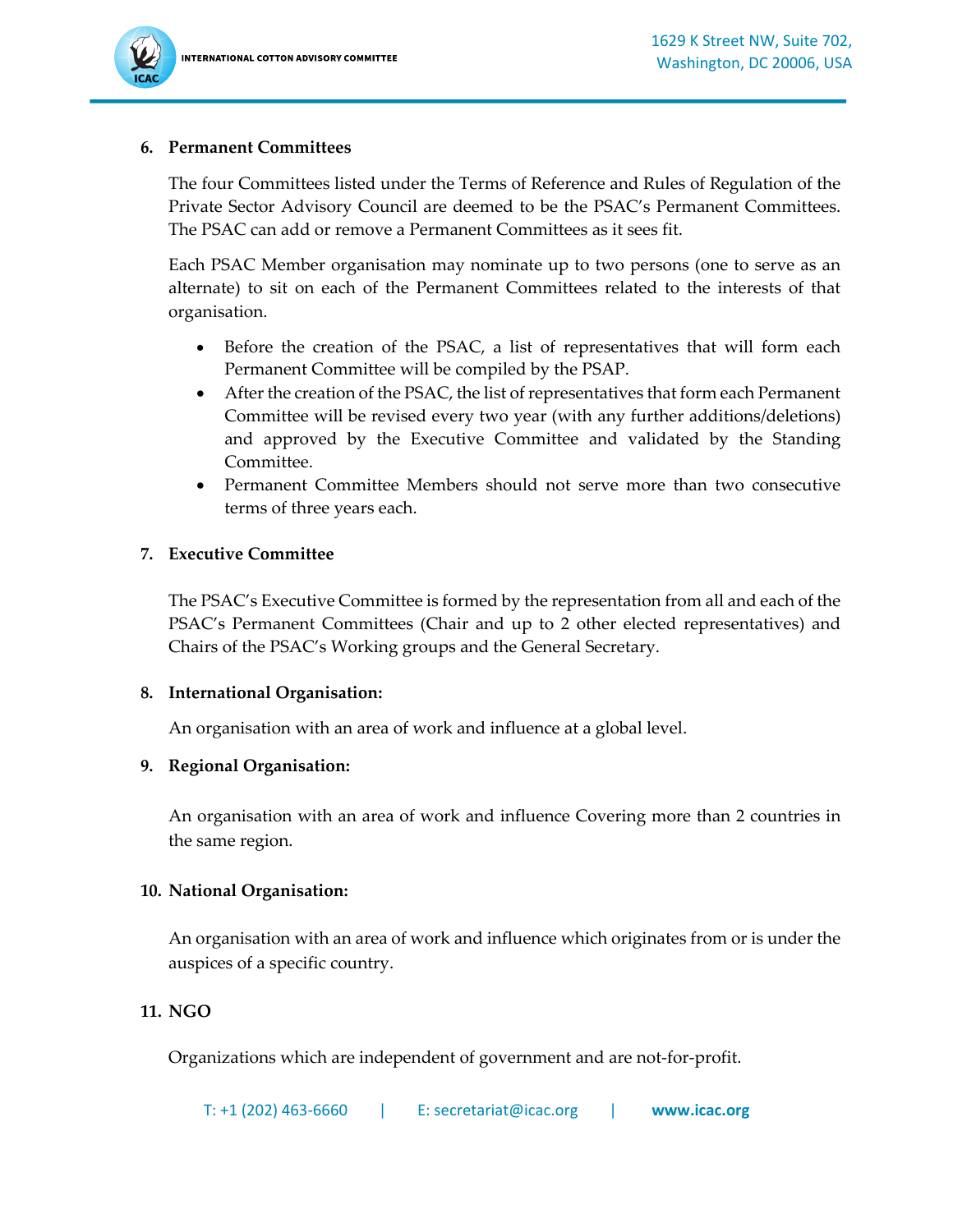

#### 12. **Officers:**

The Chair and Vice Chair of the PSAC and the General Secretary.

#### 13. **General Secretary**

The ICAC Executive Director or in his absence a member of the ICAC staff nominated by the Executive Director to deputise

#### **ARTICLE 5: - MEMBERSHIP**

- 1. Only International, Regional and National private sector organisations and NGOs will be invited to join the PSAC. Potential PSAC Member organisations should already have, or intend to have, strong, two-way links between the PSAC/ICAC and their respective sectors of the cotton value chain. Private firms and companies will not be accepted for membership.
- 2. Members will select up to 2 persons (one representative and an alternate) to serve on any of the Permanent Committees representing specific sectors of the cotton and textile supply chain as detailed in Article 12.
- 3. There are two categories of participation on the Permanent Committees:
	- a. Individuals selected by Members
	- b. Observers as defined in Article 4.4
- 4. Additionally, the Permanent Committees may invite Specialists to participate in the workings of those committees.
- 5. Recommendations for Membership may be made by the Standing Committee, the Executive Committee, or the Permanent Committees via the Executive Committee. In addition, qualifying organisations may make written application to the Executive Committee via the Executive Director.
- 6. Applications for membership must be made in writing to the ICAC Executive Director.

#### **ARTICLE 6: - ELECTION TO MEMBERSHIP**

- 1. Any International or Regional organisation, or National organisation belonging to an ICAC Member government, may apply for membership at any time by writing to the ICAC Executive Director at the registered office or by email.
- 2. Any NGO may apply for Observer status at any time by writing to the ICAC Executive Director at the registered office or by email.
- 3. Notice of the application for Membership or Observer status shall be given to all Members and should there be no objections within 30 days, the organisation shall be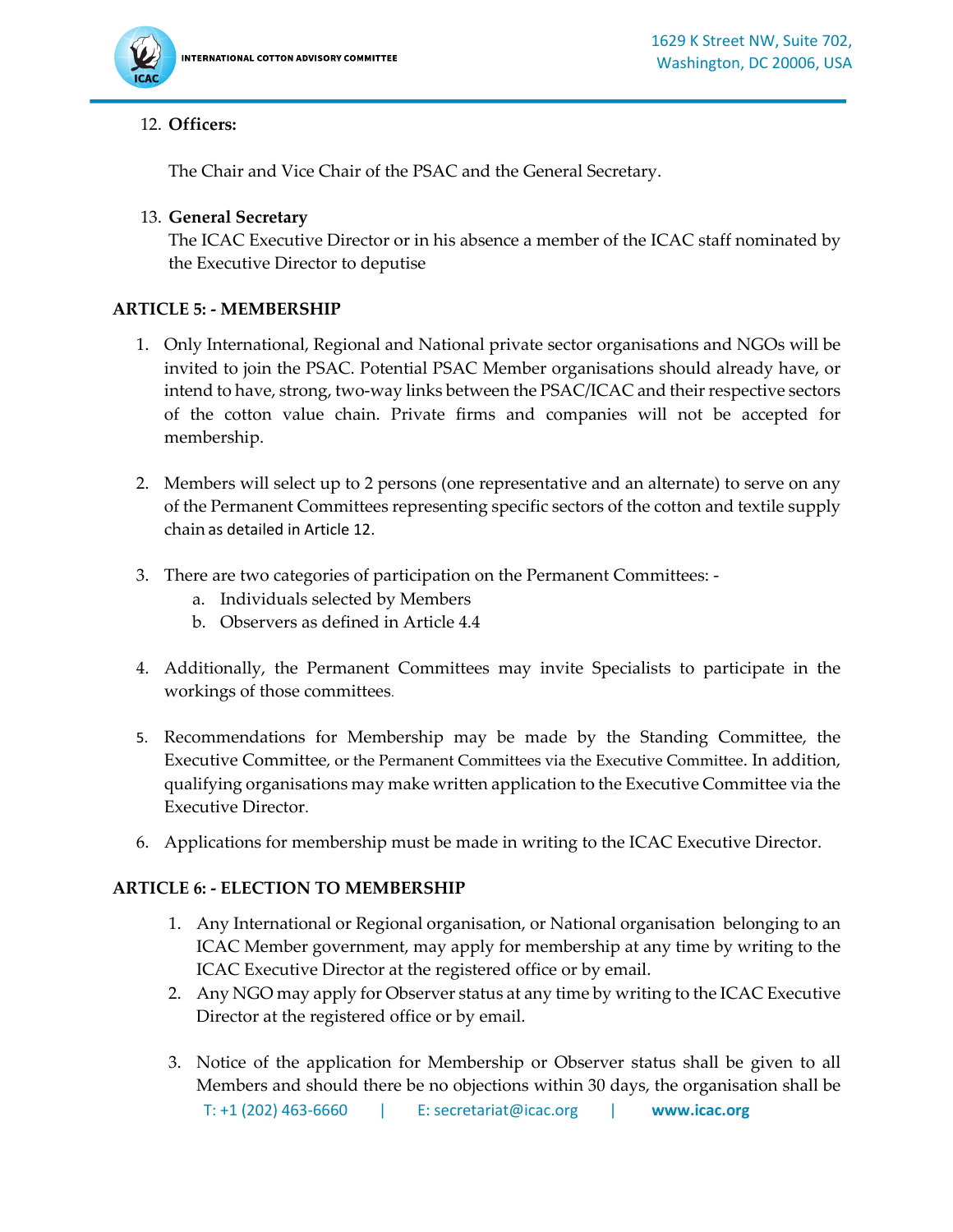

granted membership after being approved by the Executive Committee and validated by the Standing Committee.

- 4. If an objection is received, the application shall be referred to the Executive Committee for a decision after hearing the reasons for the objection.
- 5. Any organisation that is refused membership may re-apply at any time once they have satisfied the reasons for objection.
- 6. National organisations belonging to ICAC Member governments must also have secured written approval from their ICAC Coordinating Agencies.
- 7. ICAC Member governments can also nominate their National organisations to be part of PSAC.
- 8. National organisations belonging to non-ICAC Member governments may only apply to become Observers.
- 9. On acceptance of membership, the Member must designate which Permanent Committee(s) it wants to join and nominate its representatives.
- 10. A Member may join as many Permanent Committees as it likes.
- 11. Where organisations apply to different Permanent Committees, they should aim to appoint different representatives.
- 12. Members cannot have representatives which Chair more than one Permanent Committee.

## **ARTICLE 7: - SUSPENSION**

- 1. Should an ICAC Member government become suspended due to non-payment of Assessment fees, any associated national association which is a Member of the PSAC or of its Permanent Committees, will be given the observer status for a period of one year before it is suspended.
- 2. Should a suspended ICAC Member government be reinstated to the ICAC, any associated suspended Members of the PSAC or of its Permanent Committees, may apply to be reinstated.
- 3. Any Member indebted to the PSAC for any fees for a period of 6 months shall be suspended from membership until the debt is paid in full.
- 4. If a Member government is suspended, that Member shall not be allowed to participate in any of the meetings of the PSAC or its Permanent committees or any other form of activities organised by the PSAC in the future.
- 5. A suspended Member will not be permitted to benefit from any future work or projects undertaken by the ICAC or PSAC.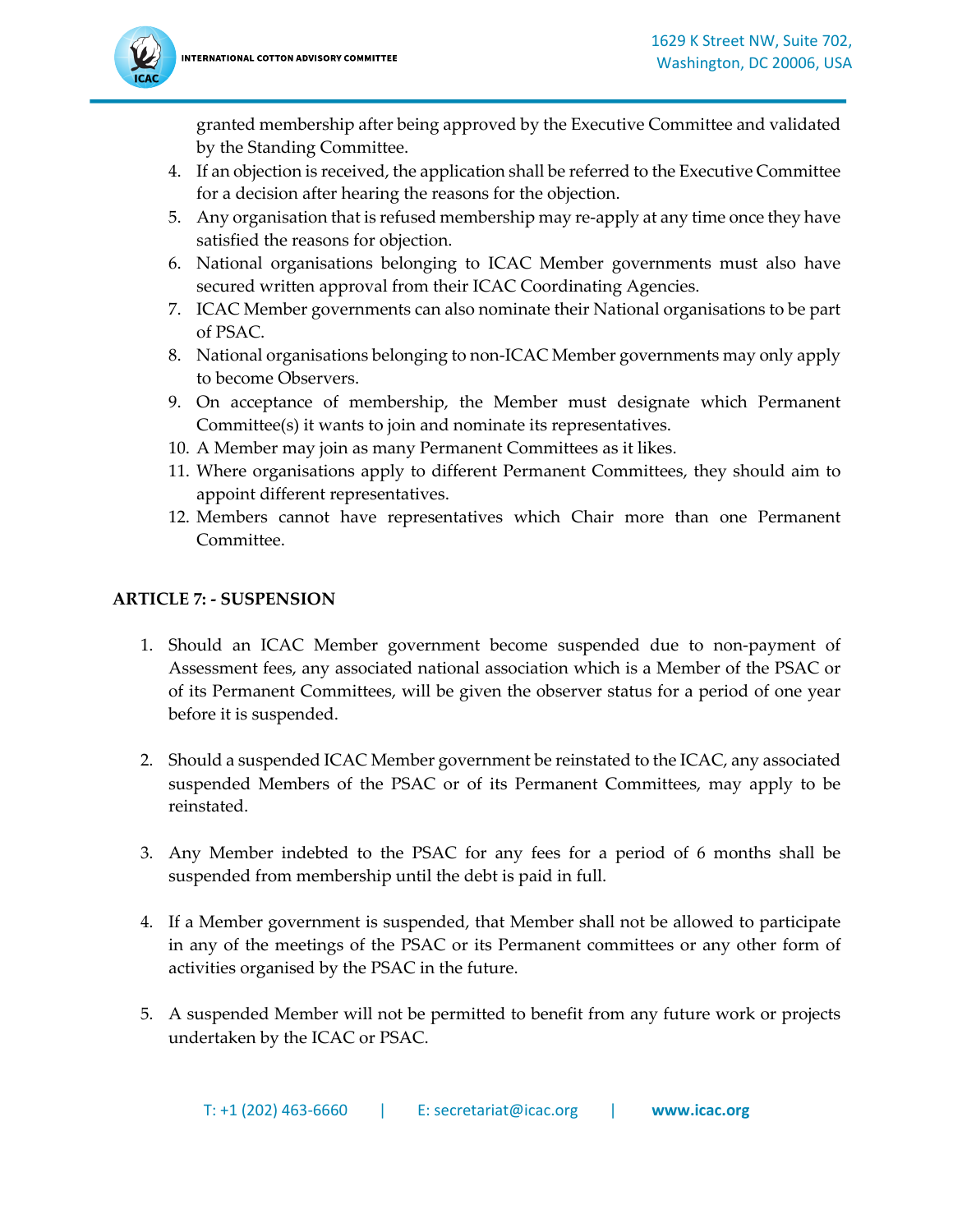

6. If a Member government is involved in any contracted project or activity involving the ICAC at the time of its suspension, that project or work will continue until the end of the contractual agreement.

## **ARTICLE 8: - CANCELLATION OF MEMBERSHI**P

1. A Member may have its membership in PSAC cancelled at any time should that organisation enter into administration or liquidation.

## **ARTICLE 9: - EXECUTIVE COMMITTEE MEETING**

- 1. The Executive Committee Meeting will take place twice a year, one of which will be held in conjunction with the ICAC's Plenary Meeting, and whenever possible, other meetings will be held in conjunction with other major international conferences.
- 2. The Executive Committee Meeting may be conducted in person, virtually or a combination of the two.
- 3. All main items of business such as elections and annual reports shall be conducted at the meeting during or closest to the Plenary Meeting

## **ARTICLE 10: - EXTRAORDINARY MEETINGS OF THE EXECUTIVE COMMITTEE**

1. The Executive Committee may call an Extraordinary Meeting at any time provided that 14 days' notice is given.

## **ARTICLE 11: - QUORUM**

1. A quorum for all the committees shall consist of one third of its the Members.

## **ARTICLE 12: - COMMITTEES**

- 1. The PSAC shall establish Permanent Committees to represent different sectors of the cotton and textile supply chain. Initially they should consist of organisations representing :
	- a. Cotton producers, ginners, seed manufacturers and trades associated with the production of cotton and its by-products.
	- b. Merchants and allied trades such as bankers, controllers, insurers, logistics suppliers.
	- c. Textile machinery manufacturers, spinners, weavers, dyers, garment manufacturers and machinery manufacturers.
	- d. Retailers and brands.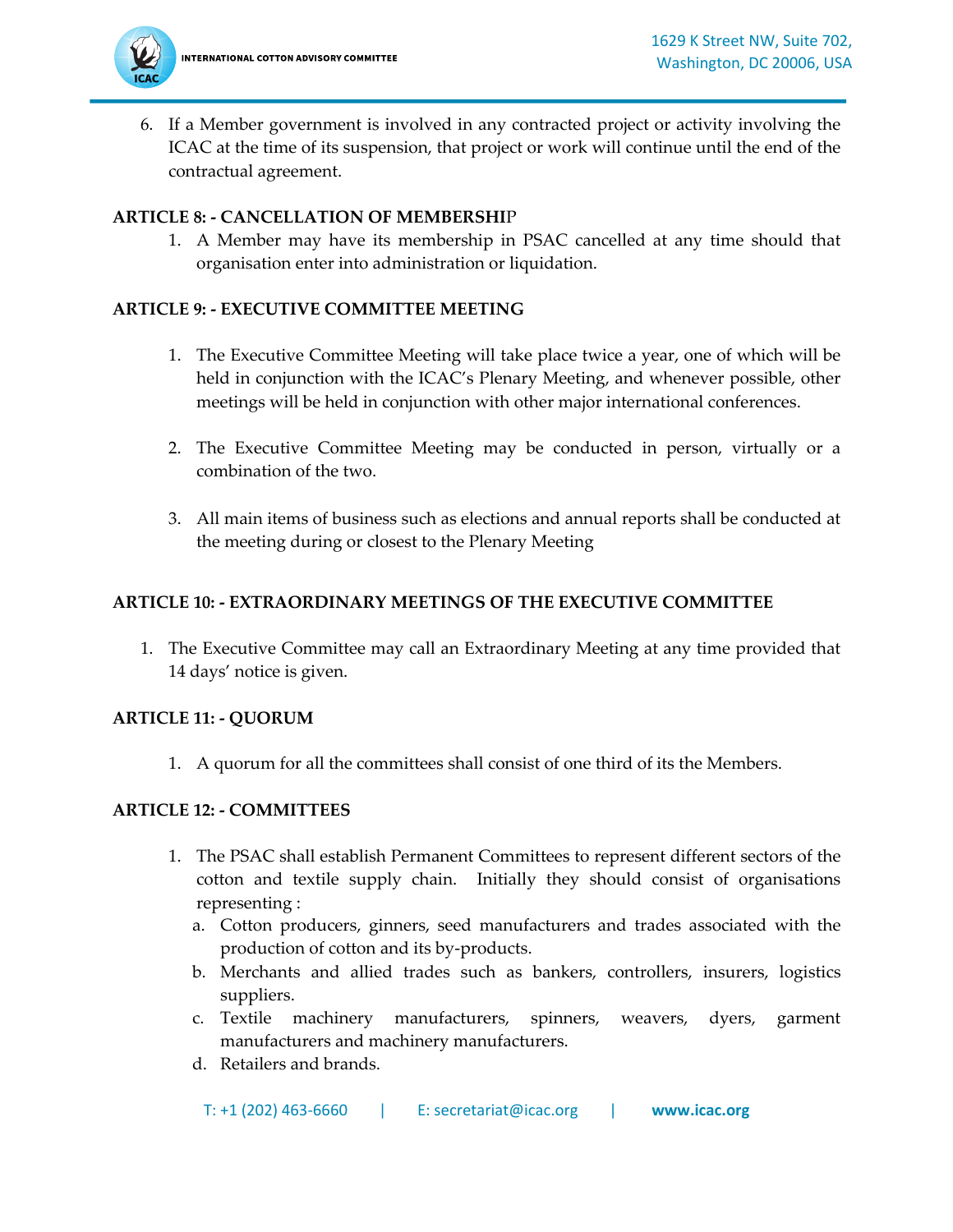

- 2. The Permanent Committees may establish sub-committees on particular topics of interest pertaining to that Permanent Committee.
- 3. Each Permanent Committee will also select (by consensus) between two and four other Members, in addition to the Chair, to represent their Permanent Committee on the Executive Committee.
- 4. All PSAC Member organisations are entitled to participate on any of the PSAC's Permanent Committees. In order to become a part of a Permanent Committee, a Member must send a written email request to the PSAC's Executive Committee and to the General Secretary.
- 5. The Executive Committee and the ICAC Secretariat has the right to regulate/suspend any Member organisation or their representatives from being Members of any Permanent Committee or any Sub-committees/Working Groups/Sub-groups or any other group of the same nature of the PSAC.
- 6. Committees may choose to hold their meetings in as efficient a manner as possible to ensure maximum engagement among its Members, including the use of:
	- a. Physical meetings,
	- b. Teleconferences,
	- c. E-mail exchanges, and
	- d. Videoconferences.

# **ARTICLE 13: - ELECTION OF CHAIR AND VICE CHAIR OF THE EXECUTIVE COMMITTEE**

- 1. Notice will be sent out to all Members of the Executive Committee, 28 days before the date of election.
- 2. Voting will be conducted electronically at least one week before the meeting.
- 3. Each Executive Committee Member will be allowed one vote.
- 4. In the event of a tie, a further deciding vote will be conducted electronically at least 3 working days before the meeting.
- 5. The newly elected Chair will select the Vice Chair from the group of other candidates. However, that person cannot be from the same Member organisation as the Chair and must represent a different Permanent Committee and not from the same organisation.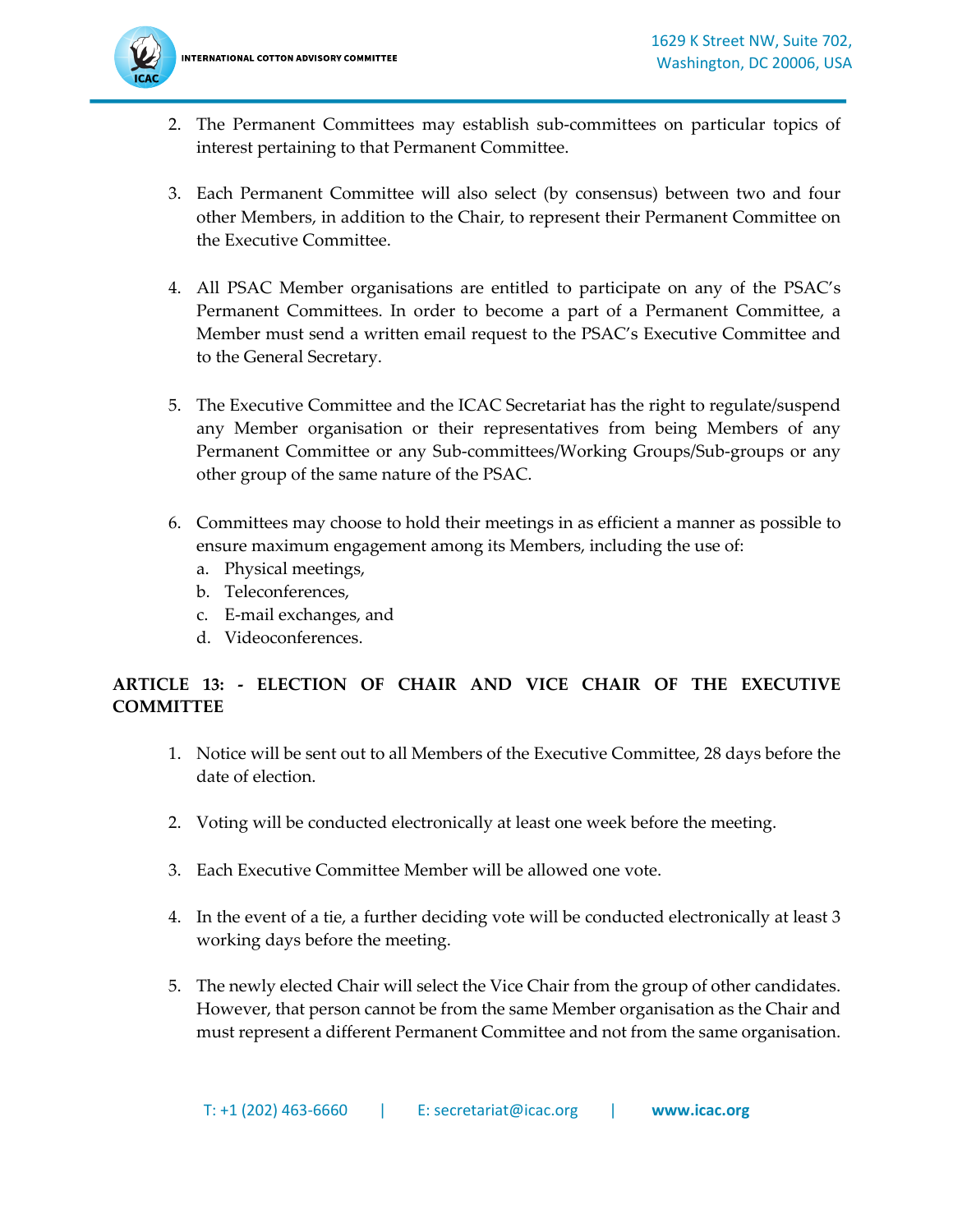

6. A Chair or Vice Chair may not serve more than two consecutive three-year terms in each office.

#### **ARTICLE 14: - ELECTION OF CHAIR AND VICE CHAIR OF PERMANENT COMMITTEES**

- 1. At its first meeting after the ICAC Plenary Meeting, Members of each Permanent Committee may volunteer to act as Chair for the ensuing year. Should there be more than one interested person, and neither is willing to yield, a secret ballot will be held.
- 2. The same procedure shall apply to the Vice Chair.
- 3. Chairs (and in their absence, Vice Chairs) shall be responsible for the orderly running of the meetings and reporting to the Executive Committee.
- 4. Chairs will also represent their Permanent Committee on the Executive Committee.

#### **ARTICLE 16: - ACCOUNTS**

- 1. Any fees or monies collected on behalf of the PSAC shall be accounted for in a separate account held by the ICAC that shall be audited annually.
- 2. The ICAC Accountant shall act as Treasurer.
- 3. The ICAC Executive Director and one other person designated by the PSAC shall act as signatories on the account.

#### **ARTICLE 17: - SECRETARIAT**

- 1. The ICAC shall provide secretarial support to the PSAC and its Executive and Permanent Committees and minutes of meetings shall be posted on the ICAC website.
- 2. The ICAC Executive Director shall act as General Secretary to the PSAC. In the event that he/she is unavailable, that duty shall fall to a Member of the ICAC staff designated by the ICAC Executive Director.

#### **ARTICLE 18: - RESIGNATION**

- 1. Any PSAC Member can resign at any time in writing by email or letter to the Chair of the Executive Committee or to the General Secretary.
- 2. In the case of resignation, a Member must fulfil its financial obligations before the resignation may be accepted.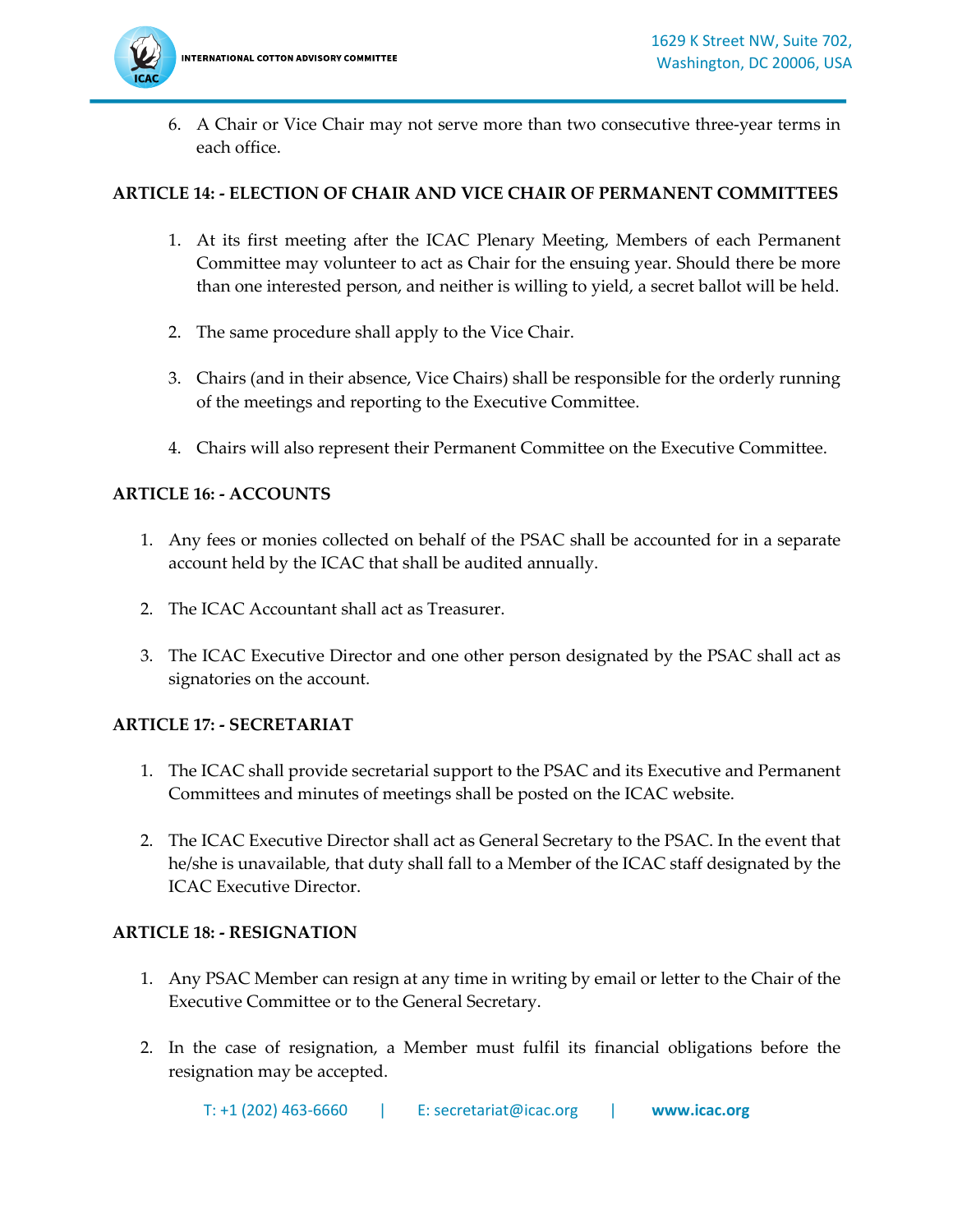- 3. A Member also cannot resign if they are a party to any ongoing contracts, agreements, projects or any other similar work of the PSAC.
- 4. This does not take away the right of the Executive Committee and the ICAC Secretariat to suspend the PSAC Member in similar situations.
- 5. If any PSAC Member resigns, they will lose all rights and privileges of membership.
- 6. The Executive Committee or the ICAC Secretariat may cancel the registration/membership of a PSAC Member organisation and may refund at their discretion any registration fee paid (if applicable), proportionate to the unexpired period in the year in which cancellation is affected.

#### **ARTICLE 19: - MEMBERSHIP FEES**

1. The Executive Committee may decide to set an annual membership fee that should be reviewed annually. In addition, they may also choose to levy an Assessment to fund specific projects or initiatives.

## **ARTICLE 20: - DISSOLUTION OF PSAC**

- 1. The agreement of two thirds of Members of the Executive Committee is required to dissolve the PSAC.
- 2. Any excess PSAC funds shall be credited to the ICAC.

## **ARTICLE 21: - AMENDMENTS**

1. These Articles may be amended by the PSAC's Executive Committee and confirmed by consensus by the ICAC Standing Committee

#### **ARTICLE 22: - LANGUAGE**

1. The principal language to be used in correspondence and in meetings will be English. However, consideration should also be given to providing interpretation services and document translation at the Meetings to ensure maximum participation from Member organisations.